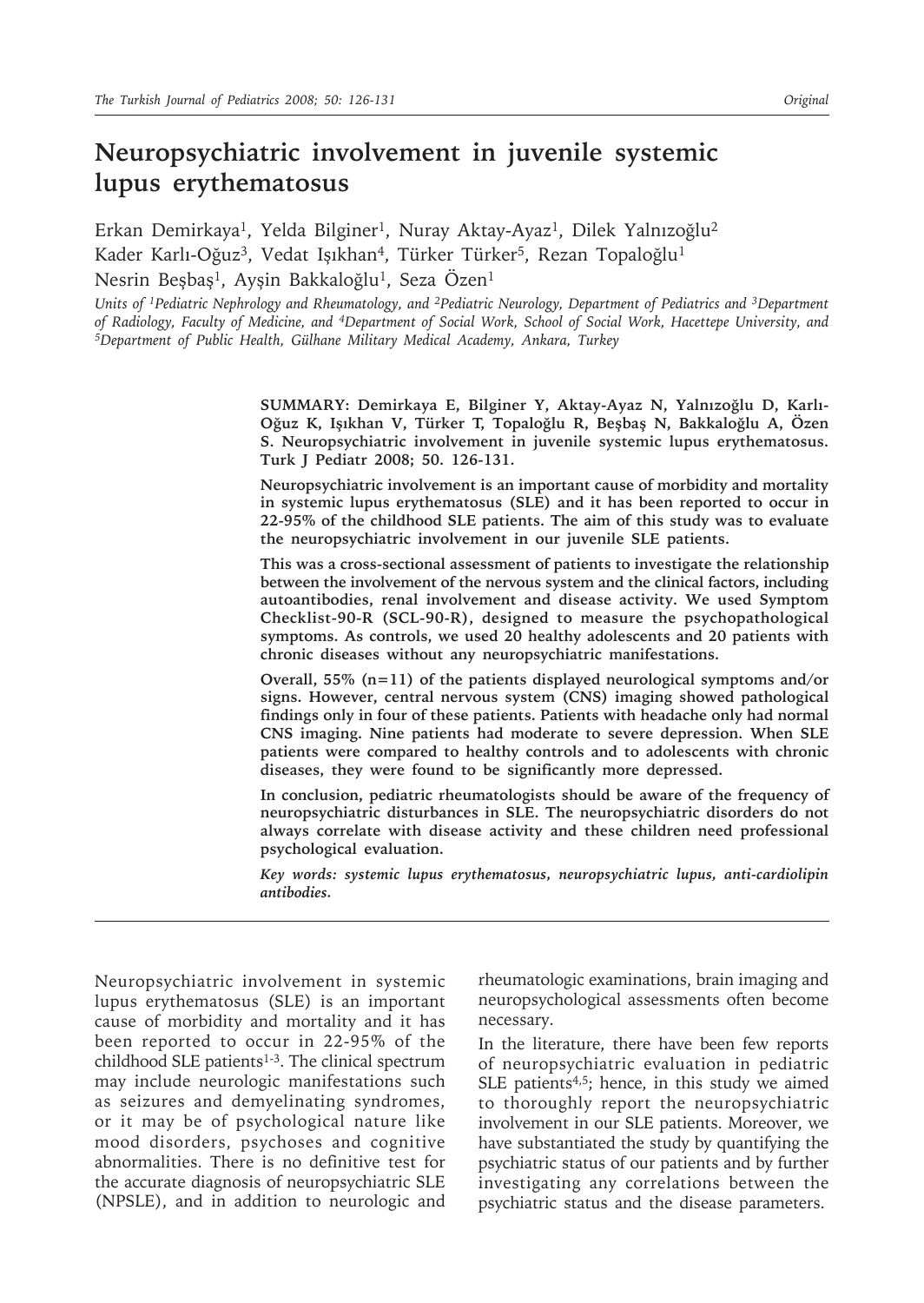## **Material and Methods**

All adolescent SLE patients who were admitted to the Department of Pediatric Nephrology and Rheumatology at Hacettepe University Medical School between September 2006 and March 2007 were recruited. Some of the patients were newly diagnosed in this period whereas others were on follow-up. This study consisted of 20 children (18 females, 2 males). All patients underwent a substantial neurological examination by a pediatric neurologist and a psychological workup. Review of systems included a history of neurological complaints including headache, poor school performance, hearing loss, forgetfulness, and visual disturbances. During laboratory evaluations, complete blood count, urine analysis, C-reactive protein, erythrocyte sedimentation rate, anti-nuclear antibody, anti-ds DNA, lupus anticoagulants, and anticardiolipin antibodies were tested.

The disease was classified according to the American College of Rheumatology (ACR) Classification Criteria for SLE<sup>6</sup>, and the disease activity was assessed by Systemic Lupus Erythematosus Disease Activity Index (SLEDAI).

Cranial magnetic resonance imaging (MRI) was performed in 14 patients who had positive findings in their medical history or neurological examination. Patients who had convulsions during their follow-up were also assessed by electroencephalography.

Symptom Distress Check List (SCL-90-R) questionnaire was used to quantify depression and anxiety. SCL-90 is a scale developed by the Johns Hopkins University, Psychometric Research Unit, for determining the level of psychological mood disorders and severity7. This checklist has been validated in Turkey and has been used previously<sup>8,9</sup>. It includes 90 questions in 10 parts. The level of anxiety and depression of the patients was assessed by the two sub-scales of the SCL-90-R. The scores ranged between 0-4 and those who had scores greater than 2 were classified to have severe anxiety or depression.

A group of 20 normal adolescents (aged 16-18 years) and 20 adolescent patients with chronic diseases [bronchial asthma<sup>7</sup>, chronic hepatitis<sup>6</sup>, and chronic renal failure<sup>7</sup>] served as controls and diseased controls for comparison of the anxiety-depression scores.

All data were analyzed using SPSS 15.0 (SPSS Inc., Chicago, IL, USA) for Windows. Values were expressed as mean (or median)  $\pm$  standard deviation and percentages. Multiple group analyses were done by Kruskal Wallis and Bonferroni tests. Fisher's exact test and Pearson's chi-square statistics were used for discrete variables, while Mann-Whitney U test was used for continuous variables. The relationships between variables were assessed by Pearson's correlation analyses. Statistical significance was set at  $p < 0.05$ .

## **Results**

The mean age of the patients, mean age at diagnosis and mean disease duration (years) were 17.35±3.24 (18-23), 11.90±2.19  $(8-16)$ , and  $5.50 \pm 3.69$   $(1-13)$ , respectively. The demographic and clinical features of the patients are summarized in Table I. Mean SLEDAI scores at the time of diagnosis and at the last visit were  $26.56 \pm 14.85$  and  $8.82 \pm 7.74$ , respectively. While seven patients (35%) had neurological signs and symptoms at the initial presentation, during their followup, the frequency of neurological signs and symptoms increased to 55%. Neurological examination revealed positive findings in 25% of the patients. Anti-cardiolipin and anti-phospholipid antibodies were present in 40% and 20% of the patients, respectively. Renal involvement was present in 50% of the patients. During the six months of follow-up, none developed further neurological features or deterioration.

Moderate to severe depression was detected in nine (45%) patients. Severe anxiety was defined in four (20%) patients, who also had severe depression. No significant correlation was found between depression status and the presence of anti-cardiolipin antibodies  $(p=0.670)$ .

The frequency of neurological involvement at initial presentation was 2 (18.2%) among 11 mildly depressed cases and 5 (55.6%) among 9 severely depressed cases. However, the relation between the presence of initial neurological involvement and depression levels did not reach statistical significance (p=0.16). The anxiety scores of mild and severely depressed groups showed significant difference (p=0.003). Anxiety and depression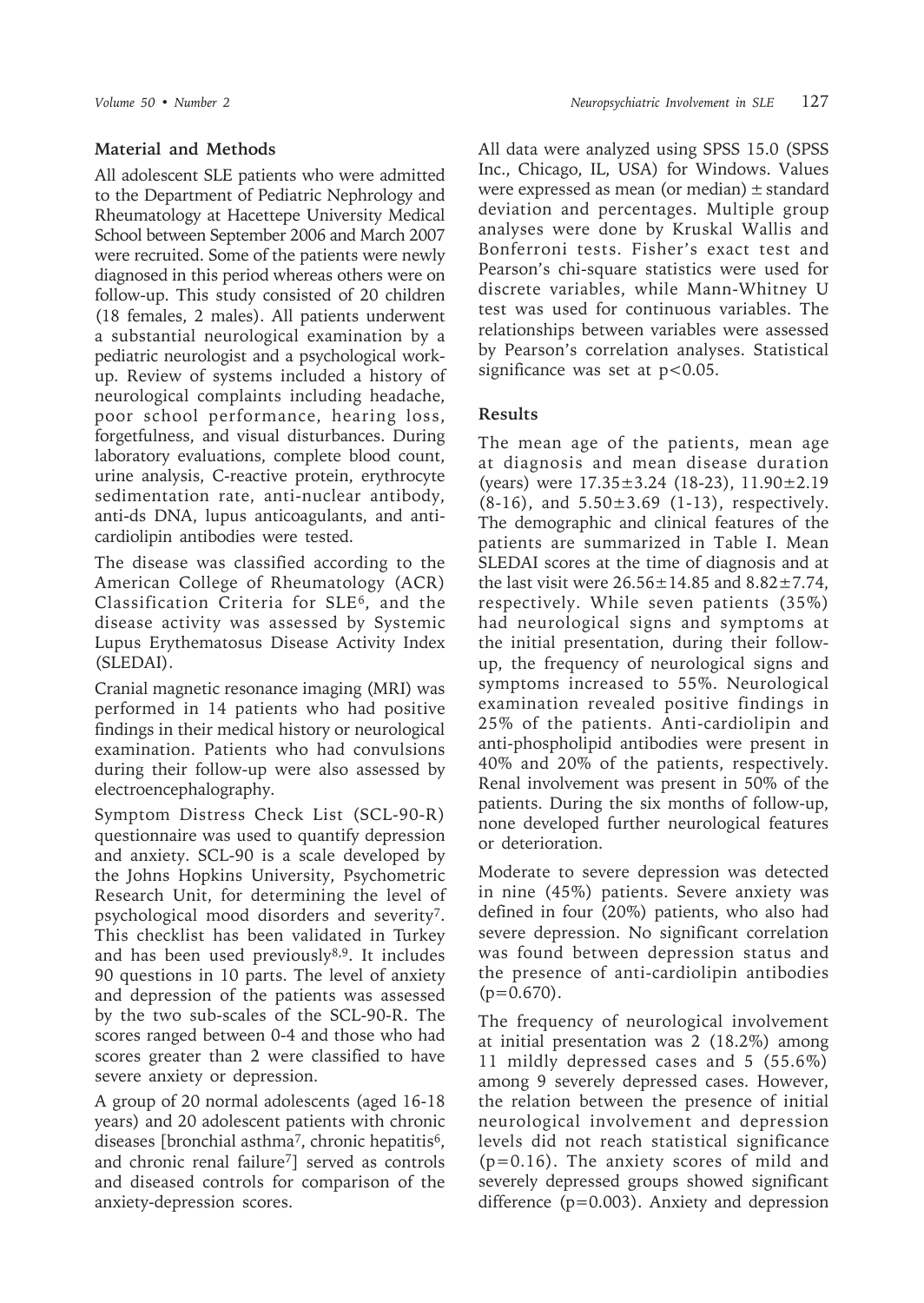| Severe                                                                                    | anxiety              |             |                 |                                            | $^+$                                        |                              |                                |                                |                 |                |                 |               |                           |                      |          |         |                 |                 |              | $^+$     |                                |
|-------------------------------------------------------------------------------------------|----------------------|-------------|-----------------|--------------------------------------------|---------------------------------------------|------------------------------|--------------------------------|--------------------------------|-----------------|----------------|-----------------|---------------|---------------------------|----------------------|----------|---------|-----------------|-----------------|--------------|----------|--------------------------------|
| Severe                                                                                    | depression           |             | $\,{}^+$        | ┿                                          |                                             |                              |                                |                                |                 |                |                 |               |                           |                      |          |         |                 |                 |              |          |                                |
| Renal                                                                                     | involvement          |             | $\,{}^+$        | $^+$                                       | $\,+\,$                                     |                              |                                |                                |                 |                |                 |               |                           |                      |          |         |                 |                 |              |          | ┿                              |
| MRI                                                                                       | findings             | Abnormal    | $\mathbb{A}$    | Normal                                     | Normal                                      | $\stackrel{\triangle}{\geq}$ | $\stackrel{\triangle}{\Sigma}$ | $\stackrel{\triangle}{\simeq}$ | Normal          | Abnormal       | Normal          | Normal        | Normal                    | Abnormal             | Normal   | Normal  | Abnormal        | Normal          | $\mathbb{A}$ | Normal   | $\stackrel{\triangle}{\rm NA}$ |
| Table I. Demographic and Clinical Features of the SLE Patients<br>neurological<br>Current | findings             | Hand tremor | L hemiparesis   | None                                       | R hemihypoesthesia                          | None                         | None                           | None                           | None            | None           | None            | Hand tremor   | None                      | None                 | None     | None    | None            | None            | None         | None     | None                           |
| neurological<br>Current                                                                   | symptoms             | Hand tremor | L hemiparesis   | Forgetfulness,<br>phonophobia<br>headache, | Forgetfulness,<br>headache                  | None                         | None                           | None                           | None            | None           | Headache        | None          | Headache                  | Headache             | Headache | None    | Headache        | None            | None         | Headache | None                           |
| Neurological                                                                              | at onset<br>findings | None        | L hemiparesis   | None                                       | Hearing loss,<br>decreased visual<br>acuity | None                         | None                           | None                           | None            | Encephalopathy | None            | None          | None                      | diplopia<br>Vertigo, | None     | Seizure | None            | Seizure         | None         | Seizure  | None                           |
| duration<br>Disease                                                                       | (year)               | 4           | r               |                                            | Ņ                                           |                              |                                |                                |                 |                |                 |               | $\Xi$                     |                      | w        | 9       | $\infty$        | $\overline{10}$ | 13           | S        |                                |
|                                                                                           | Sex                  | щ           | Щ               | щ                                          | щ                                           |                              |                                |                                |                 |                |                 |               |                           | Щ                    | Щ        | Щ       | щ               | Σ               | щ            | Σ        | щ                              |
| Age                                                                                       | (year)               | 4           | $\overline{16}$ | $\overline{17}$                            | $\overline{19}$                             |                              | $\tilde{\Theta}$               | $\Xi$                          | $\overline{15}$ | 13             | $\overline{16}$ | $\frac{6}{1}$ | 22                        | $\overline{12}$      | $^{8}$   | 16      | 22              | 23              | 22           | 13       | 19                             |
| Patient                                                                                   | Σó,                  |             | $\sim$          | 3                                          | 4                                           | 5                            | 9                              | $\overline{ }$                 | $\infty$        | Q              | $\Xi$           |               | $\overline{\mathfrak{c}}$ | $\mathfrak{S}$       | ᅼ        | ني      | $\overline{16}$ | 17              | $^{18}$      | 19       | $\Omega$                       |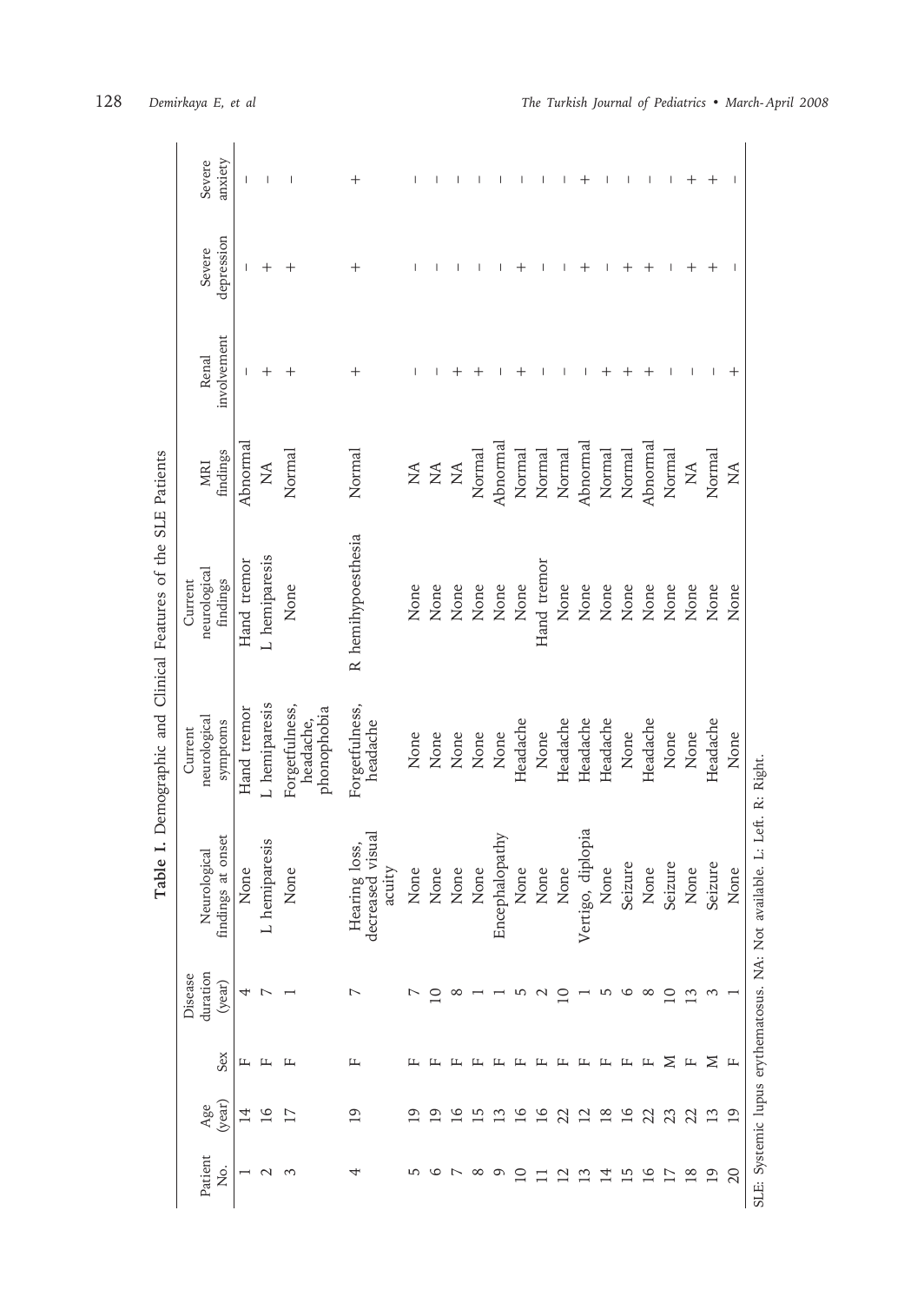scores were found to be positively correlated  $(r=0.80, p<0.001)$ . Patients with mild and severe depression were found to be statistically similar with regard to age, sex, anti-cardiolipin antibodies, renal involvement, SLEDAI, disease duration, and neurological signs or symptoms. Nine patients (45%) had a decline in school performance. Of those, 6 (66.7%) had severe depression and 3 (27.3%) had mild depression.

When SLE patients were compared to healthy and diseased controls, they were found to be significantly more depressed  $(p=0.013)$ (Fig. 1). There were no significant differences among the groups concerning anxiety.



**Fig. 1.** The distribution of severe depression among healthy controls, adolescents with chronic disease and SLE patients.

Overall,  $55\%$  (n=11) of the patients in this cohort displayed neurological symptoms and/ or signs. However, MRI showed pathological findings only in four of these patients. Table II summarizes the MRI findings of these patients. All findings were interpreted not to be important and no follow-up was suggested.

All patients received steroids, 10 patients received cyclophosphamide, 9 received either azathioprine or mycophenolate mofetil and 1 received hydroxychloroquine. Plasmapheresis was performed for severe systemic disease in one patient.

#### **Discussion**

Neuropsychiatric involvement is an indicator of disease severity and activity and it is an important determinant of quality of life in patients with SLE. The rates for the presence of neurological involvement in SLE vary within a wide range owing to various factors $10,11$ . Psychiatric manifestations occur in 20%–56% of juvenile SLE. Seizures, psychiatric disorders and headache are the most commonly reported manifestations12,13.

Generalized or focal seizures have been reported in 6–51% of SLE patients and may be related to active disease, cicatricial lesions, or acute inflammation of various causes<sup>14,15</sup>. Neurological involvement was present in 55% of our patients. Although convulsion has been reported as the leading feature in most series, it was present in only 15% of the patients in our series. However, convulsion was not necessarily a poor prognostic factor in our patients. Seizures occurred as a single attack and recurrent attacks did not occur in our study group<sup>16,17</sup>.

The patients with neurological signs had some important findings in imaging. The girl who presented with vertigo and high anti-cardiolipins showed multiple infarcts on central nervous system (CNS) imaging; this was interpreted to be due to the presence of these antibodies as well as the microangiopathy. In fact, she developed widespread purpura over her skin simultaneously. The skin biopsy showed microangiopathic changes and remission was achieved with immunosuppressive therapy and plasmapheresis. Herewith, we also propose that the favorable prognosis of neurological involvement in our patients could be attributed to the intense immunosuppressive regimens they received.

Psychiatric manifestations are common in patients with NPSLE but a number of studies revealed no difference in the rate of depression between patients with SLE and other rheumatic diseases<sup>18,19</sup>. The rate of

**Table II.** MRI Findings of the Patients

| Patient no. MRI findings                                  |
|-----------------------------------------------------------|
| Mild cerebellar tonsillar ectopia, Rathke cleft cyst      |
| Hemorrhagic pituitary microadenoma                        |
| Multiple infarcts                                         |
| Small white matter lesions consistent with acute ischemia |
|                                                           |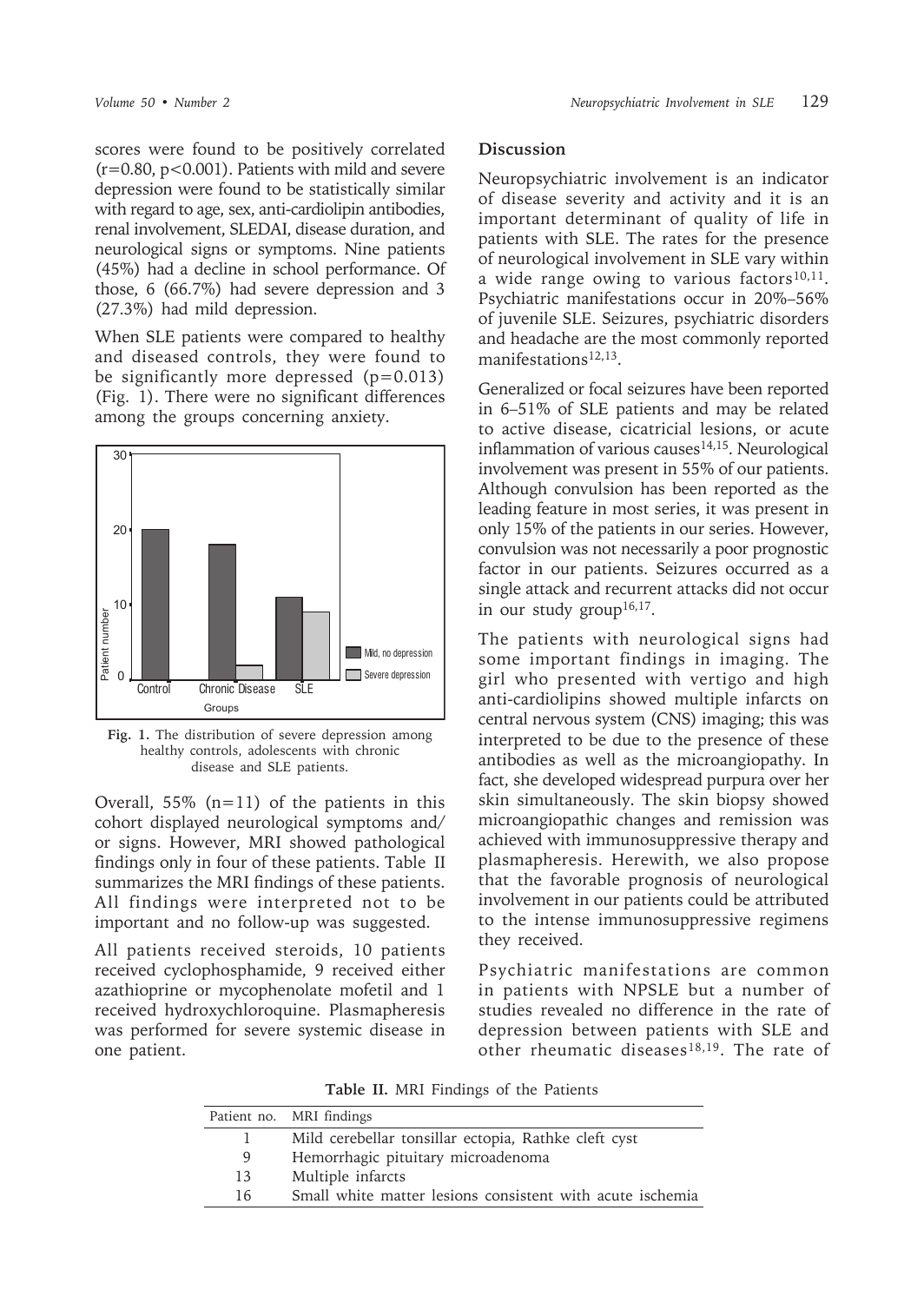NPSLE-related psychiatric syndromes varies partly because of the lack of standardized definitions20. We used SCL-90-R, designed to measure psychopathological symptoms, in our patients. In patients with rheumatic diseases, SCL-90-R has been a well-documented psychological screening instrument<sup>20</sup>, and it has also been validated in the Turkish population $8.9$ . A surprisingly high percentage of children with SLE had mood disorders that were not noticed by their families or the physician. A chronic disease in adolescence usually exerts negative effects on the lives of children. One would expect this to be more pronounced in patients with a long disease duration and severe disease activity<sup>21,22</sup>. However, in this study, albeit a small cohort, significant depression did not correlate with SLEDAI and disease duration. Furthermore, SLE patients had more depression when compared to other adolescents with chronic diseases. This may suggest that depression in SLE is not just a functional consequence and that the mood disorder in these patients may be more "organic" in nature than expected. The fact that patients with significant depression had more neurological symptoms and/or signs also supports this hypothesis.

Systemic lupus erythematosus patients are often admitted with headaches, which may be related to the underlying disease itself, increased intracranial hypertension or nonspecific. Headaches can occur as a component of active SLE, but are probably unrelated to SLE in most cases $23,24$ . Forty percent of patients complained of headache during the last visit as a neurological symptom; however, none had pathology on CNS imaging. A headache without accompanying positive neuro-exam is probably not of clinical significance in these patients. Therefore, we suggest that patients with no neurological symptoms and those with a normal neuro-exam do not need neuroimaging for screening purposes.

School performance questionnaire showed that two-thirds of those with significant depression had poor school performance. This reflects how the quality of life of these patients is affected. Similarly, in patients who had milder scores for depression, school performance was better.

In conclusion, pediatric rheumatologists should be aware of the frequency of neuropsychiatric disturbances in SLE. Although this is only a

pilot study, it suggests that the neuropsychiatric disorders do not always correlate with disease activity and these children need professional psychological evaluation. We also suggest that immunosuppressive treatment that is applied for renal involvement in the majority of the cases may have a beneficial role also in the outcome of neurological problems. Further studies are awaited to construct evidence-based guidelines for the treatment of neuropsychiatric involvement in SLE patients.

#### **REFERENCES**

- 1. Cassidy JT, Petty RE. Systemic lupus erythematosus. In: Cassidy JT, Petty RE (eds). Textbook of Pediatric Rheumatology (4th ed). Philadelphia, PA: WB Saunders; 2001: 396-449.
- 2. The American College of Rheumatology nomenclature and case definitions for neuropsychiatric lupus syndromes. Arthritis Rheum 1999; 42: 599-608.
- 3. Hanly JG, Walsh NM, Sangalang V. Brain pathology in systemic lupus erythematosus. J Rheumatol 1992; 19: 732-741.
- 4. Olfat MO, Al-Mayouf SM, Muzaffer MA. Pattern of neuropsychiatric manifestations and outcome in juvenile systemic lupus erythematosus. Clin Rheumatol 2004; 23: 395-399.
- 5. Turkel SB, Miller JH, Reiff A. Case series: neuropsychiatric symptoms with pediatric systemic lupus erythematosus. J Am Acad Child Adolesc Psychiatry 2001; 40: 482-485.
- 6. Hochberg MC. Updating the American College of Rheumatology revised criteria for the classification of systemic lupus erythematosus. Arthritis Rheum 1997; 40: 1725-1726.
- 7. Derogatis LR. SCL-90-R: Symptom Checklist-90-R: Administration, Scoring and Procedures Manual (3rd ed). National Computer Systems, Inc.; 1994: 52-65.
- 8. Fidaner H, Fidaner C. "Bir Kız Lisesinde Ruhsal Belirti Taraması", Ankara M.E.B Gençlik ve Spor Bakanlığı, Sağlık Eğitim Merkezi, 1984.
- 9. Tufan B. Türkiye'ye dönen İkinci Kuşak Göçmen İşçi Çocuklarının Psiko-Sosyal Durumları. DPT, Sosyal Planlama Başkanlığı, 1987: 48-53.
- 10. Denburg SD, Carbotte RM, Denburg JA. Psychological aspects of systemic lupus erythematosus: cognitive function, mood, and self-report. J Rheumatol 1997; 24: 998-1003.
- 11. Wekking EM. Psychiatric symptoms in systemic lupus erythematosus: an update. Psychosom Med 1993; 55: 219-228.
- 12. Barron KS, Silverman ED, Gonzales J. Clinical, serologic, immunogenetic studies in childhood-onset systemic lupus erythematosus. Arthritis Rheum 1993; 36: 348-354.
- 13. Silber TJ, Chatoor I, White PH. Psychiatric manifestations of systemic lupus erythematosus in children and adolescents. Clin Pediatr 1984; 23: 331-335.